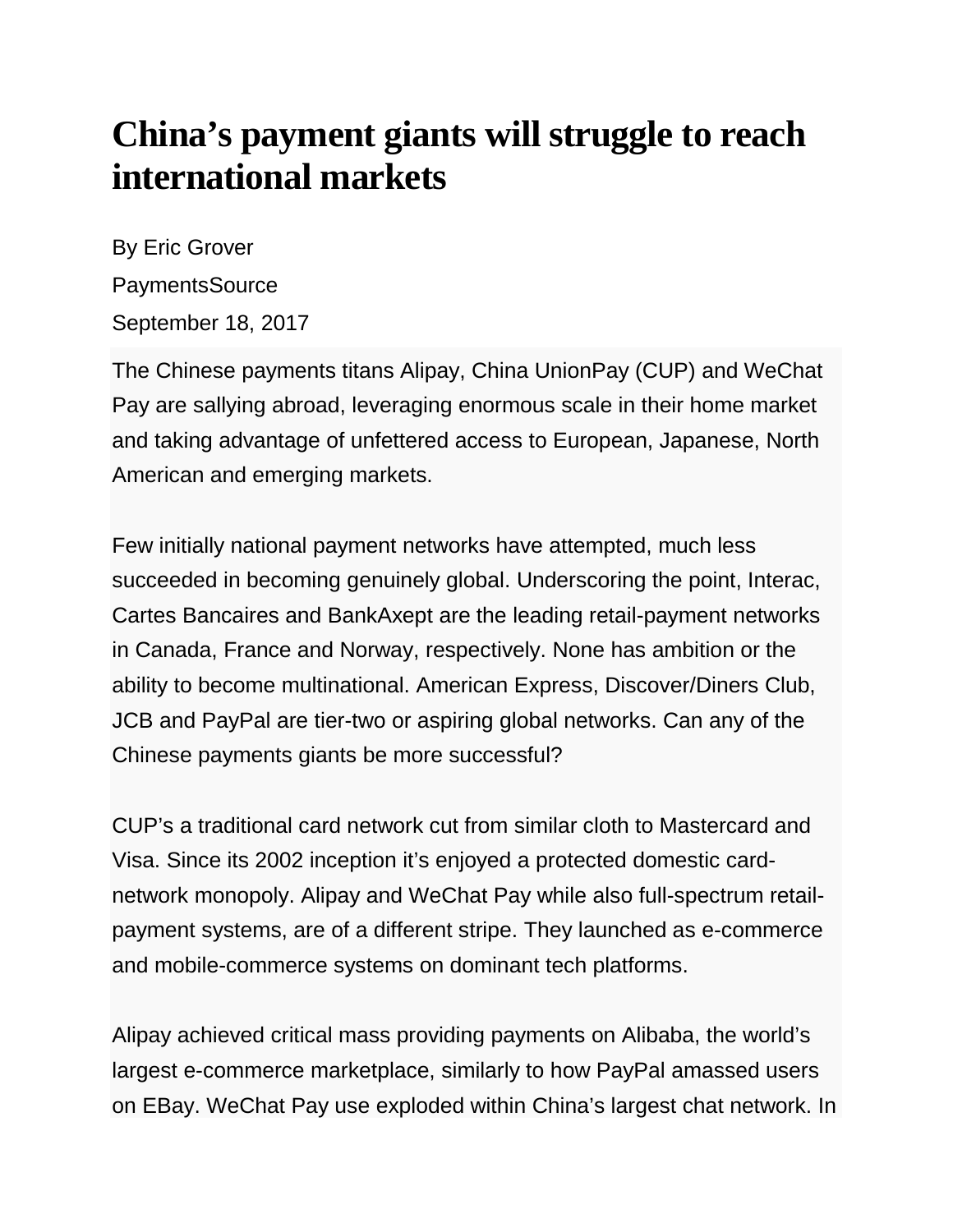contrast, American tech titans such as Google, Apple, Facebook and Amazon use payments to enhance their multinational platforms and increase consumer engagement, but work with established payment networks.

Chinese banks and CUP embraced Apple Pay, attempting to forestall Alipay and WeChat Pay. It's not working. Apple's share of the Chinese smartphone market is slipping and Apple Pay's payments share in China is minimal.

Alipay and WeChat Pay have more than 90% of the mobile commerce market and are challenging CUP at the physical point of sale.

General-purpose retail-payment systems are two-sided markets that must have or have a clear path to critical mass on both sides of the network to be relevant and deliver value to either. Alipay, CUP and WeChat Pay decidedly have critical mass in China.

Alipay has 520 million active users. CUP did 38 billion payments in 2016 and at yearend had 6.1 billion cards. WeChat Pay has 600 million active users. Over Chinese New Year they sent a mind boggling 46 billion "red packets", small payments on the order of \$1 to wish recipients well.

Abroad, however, they have a long way to go.

Unlike CUP, Mastercard and Visa, Alipay and WeChat Pay exist within powerful ecosystems , at least in China, boosting their centrality in users' lives and helping them win share from the card monopoly. Alipay's critical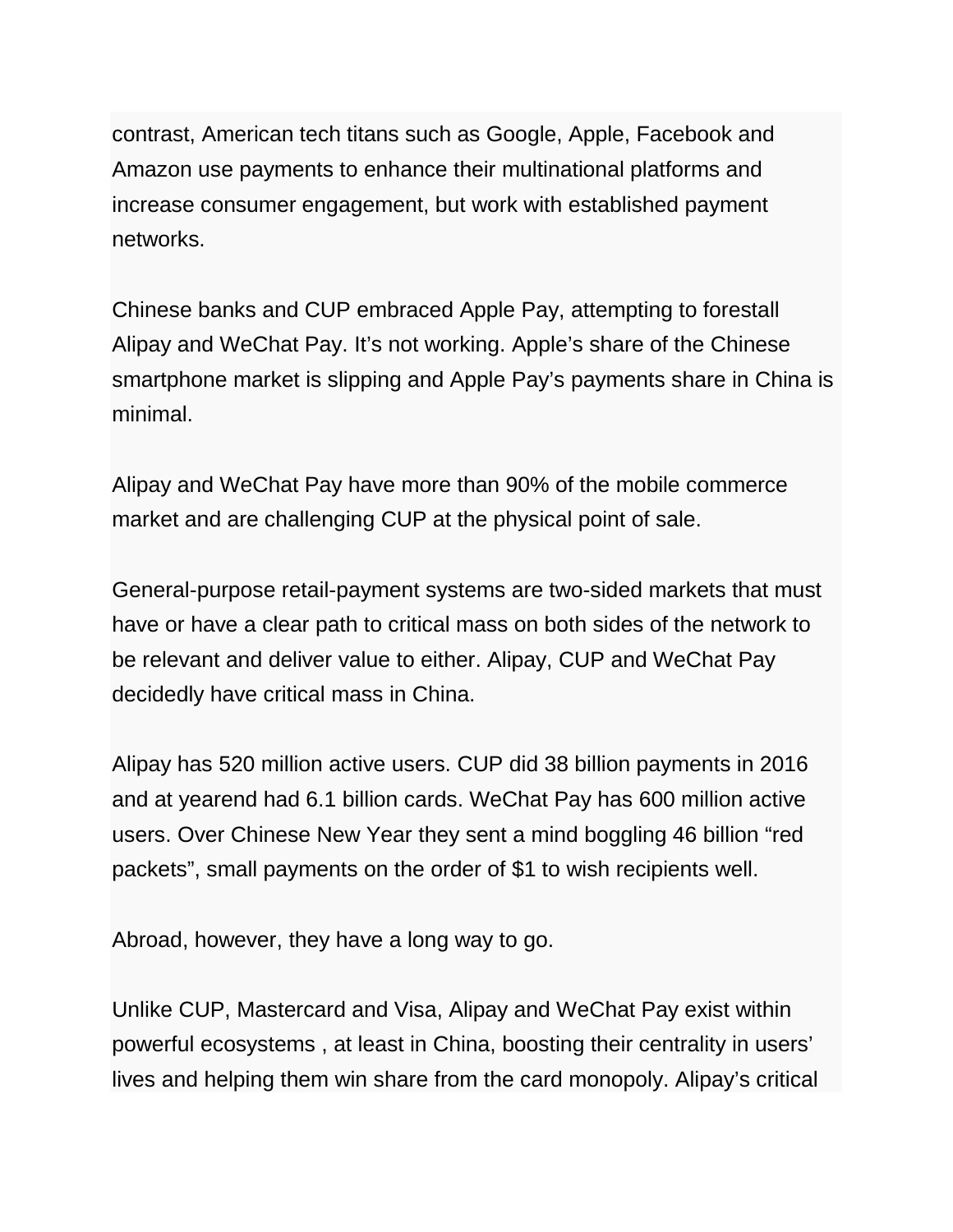to Alibaba. Alipay's parent Ant Financial has 330 million wealth management customers, 100 million borrowers, 392 million insurance policyholders and 257 million credit-bureau reports. WeChat Pay's parent Tencent is the leading online games supplier. WeChat has 938 million users. Through Webank it offers credit and asset management products. It's also developing credit-rating to go toe-to-toe with Ant Financial.

The Chinese payments giants' proposition for acquirers and merchants abroad in the right markets is compelling. To build acceptance Alipay, CUP and WeChat Pay leverage merchant acquirers and processors, targeting areas frequented by Chinese tourists and business travelers, and online retailers selling goods relevant for Chinese consumers. Last year, 120 million Chinese tourists spent \$110 billion overseas.

Outside the Inner Kingdom, CUP, Alipay and WeChat Pay are accepted in 162, 30 and 15 countries respectively. Alipay and WeChat Pay will close the gap. Acceptance is one thing. Issuing payment products abroad, however, will be difficult, particularly in well-served developed markets. For example, in the U.S. only one bank issues CUP, a prepaid card.

Alipay likely will be the first Chinese payments titan to establish a meaningful issuance beachhead(s) overseas. It's been assembling a portfolio of assets abroad with which it can deliver payments and a broader suite of financial services.

Ant Financial and Alibaba have put about \$1.5 billion into Paytm, an Indian digital wallet and payment network with 210 million active users and 5 million merchants. Notwithstanding Prime Minister Modi's ballyhooed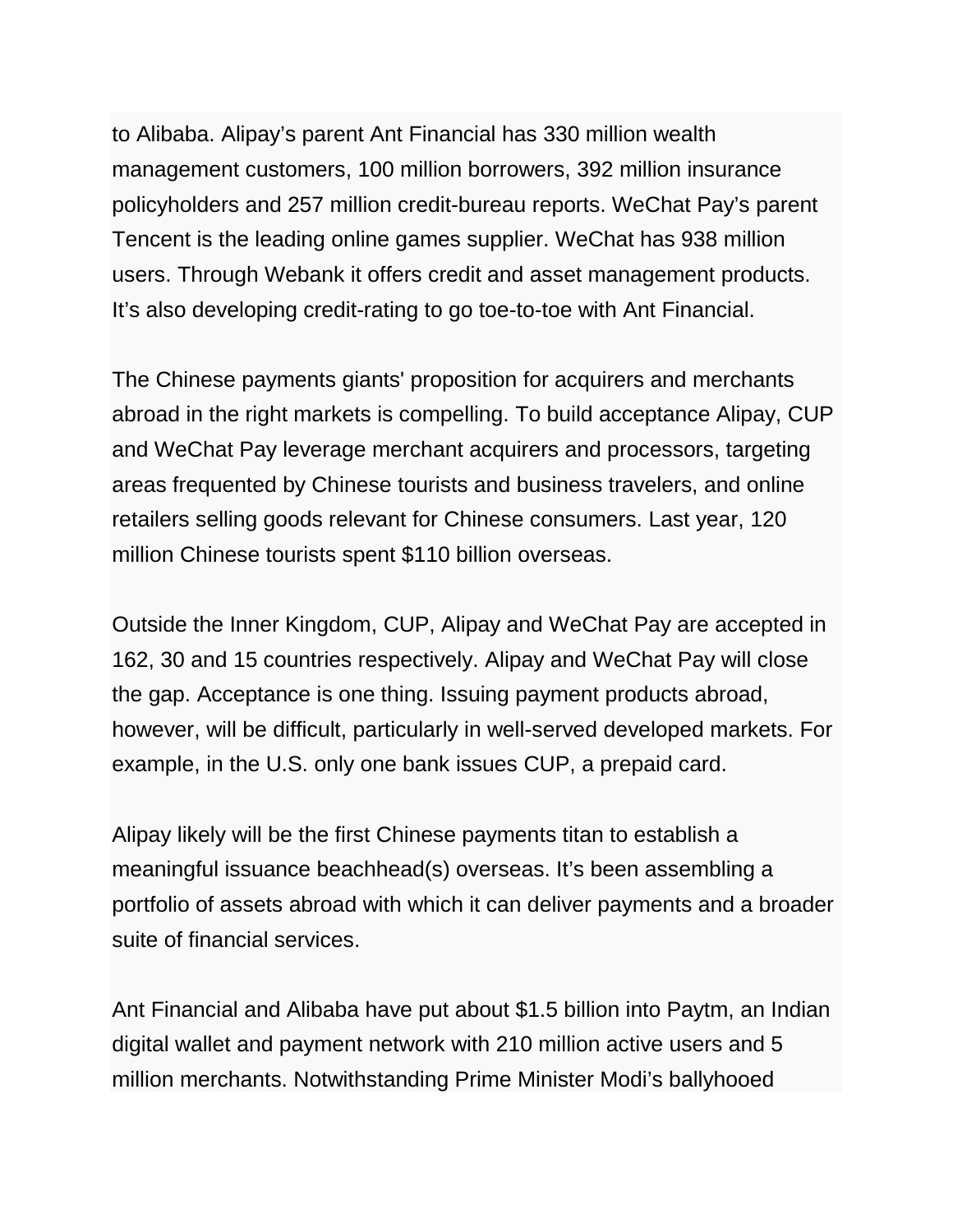invalidation of the 500- and 1,000-rupee notes last year, India remains an overwhelmingly cash-payments market. Annual card payments are roughly 3.6 per capita.

Mastercard, Visa and the National Payments Corporation of India introduced a standardized mobile-payments QR code, in part, in response to Paytm. Unlike the U.S., India is up for grabs.

In 2016 Ant Financial took a minority stake in Ascend, a provider of epayments and micro-loans in Thailand, Indonesia, the Philippines, Vietnam, Myanmar and Cambodia. It invested \$200 million in Kakao Pay, which provides mobile payments, bill payments and money transfer in Korea. It took a minority stake in the Malaysian bank CIMB's card-based mobilepayments venture. And Ant took a 45% stake the Filipino MNO Globe Telecom's payment subsidiary Mynt.

Alibaba owns a controlling stake in the Southeast Asian e-commerce platform Lazada. Tellingly, its payments arm Hellopay is being rebranded Alipay.

And, Ant Financial looks set to pick up MoneyGram for a song. With more than 2 billion accounts, 350,000 agents and compliance in virtually every money-transfer corridor worldwide, it will facilitate Alipay providing P-to-P and more payments globally.

Alipay and WeChat Pay are distinctive networks sure to be used by hundreds of millions of Chinese abroad online and at the physical point of sale. In emerging markets, they may be able build payments critical mass,